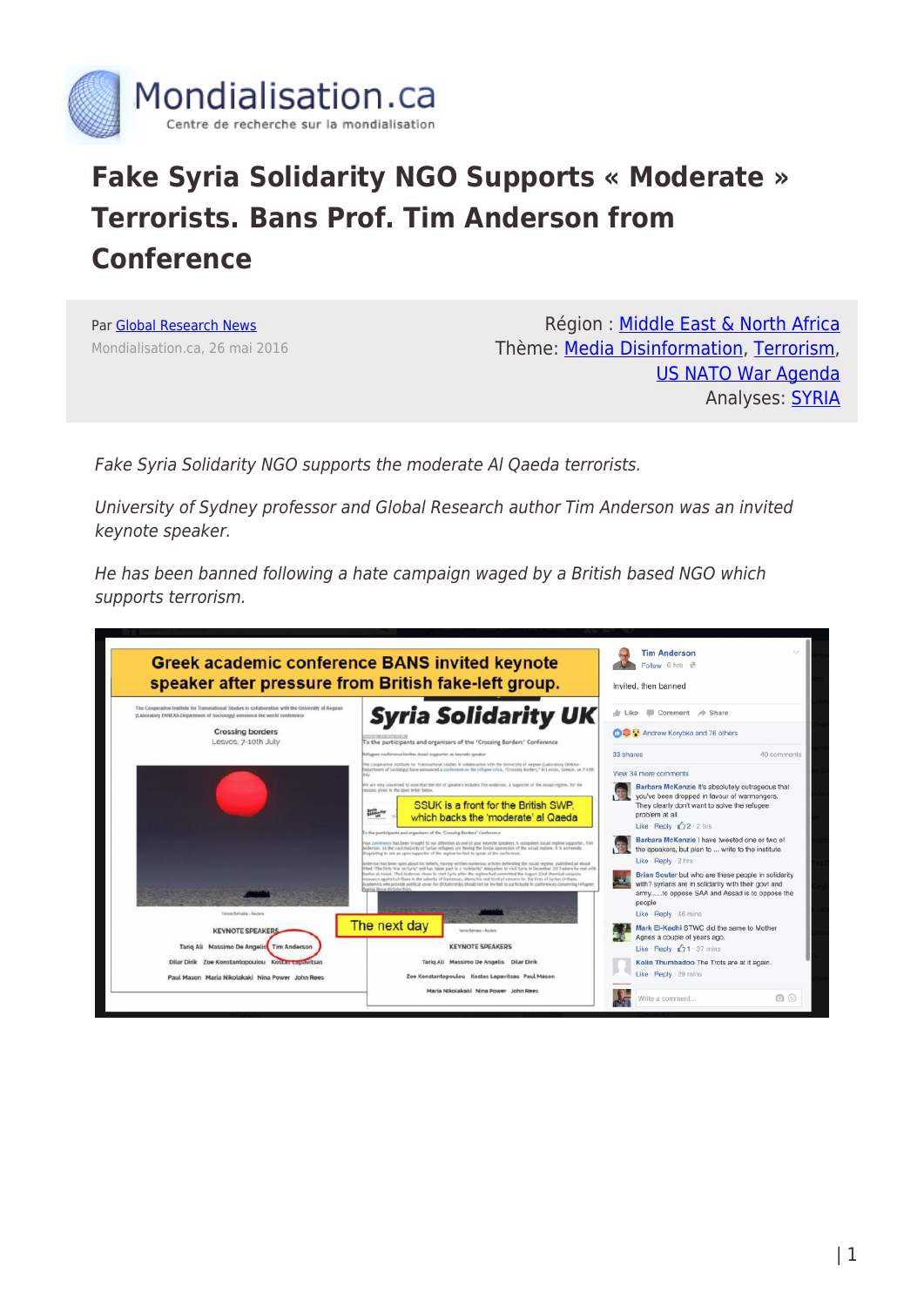

The SSUK accuses Tim Anderson of supporting the Assad government, yet the evidence amply confirms that this fake human rights groups is supporting the US-NATO sponsored terrorists.

« In an attempt to claim the moral high ground, Washington uses proxy NGOs alongside proxy militia, to maintain the fiction that the Syrian Army does nothing but attack Syrian civilians. »

Click the image below to order [Tim Anderson's book directly from Global Research](https://store.globalresearch.ca/store/the-dirty-war-on-syria-washington-regime-change-and-resistance-pdf/) Click the image below to order [Tim Anderson's book directly from Global Research](https://store.globalresearch.ca/store/the-dirty-war-on-syria-washington-regime-change-and-resistance-pdf/)

Text of Fake Human Rights NGO:

To the participants and organisers of the 'Crossing Borders' Conference

Refugees conference invites Assad supporter as keynote speaker

The Cooperative Institute for Transnational Studies in collaboration with the University of Aegean (Laboratory EKNEXA-Department of Sociology) have announced [a](http://www.coop-its.org/conference/) [conference on the refugee crisis](http://www.coop-its.org/conference/), 'Crossing Borders,' in Lesvos, Greece, on 7-10th July.

We are very concerned to note that the list of speakers includes Tim Anderson, a supporter of the Assad regime, for the reasons given in the open letter below.

To the participants and organisers of the 'Crossing Borders' Conference

….

The fact the conference is sponsored by the Stop The War Coalition and stopimperialism.org, two organisations which have been unwilling to condemn or criticise the actions of the regime, causes us further concern.